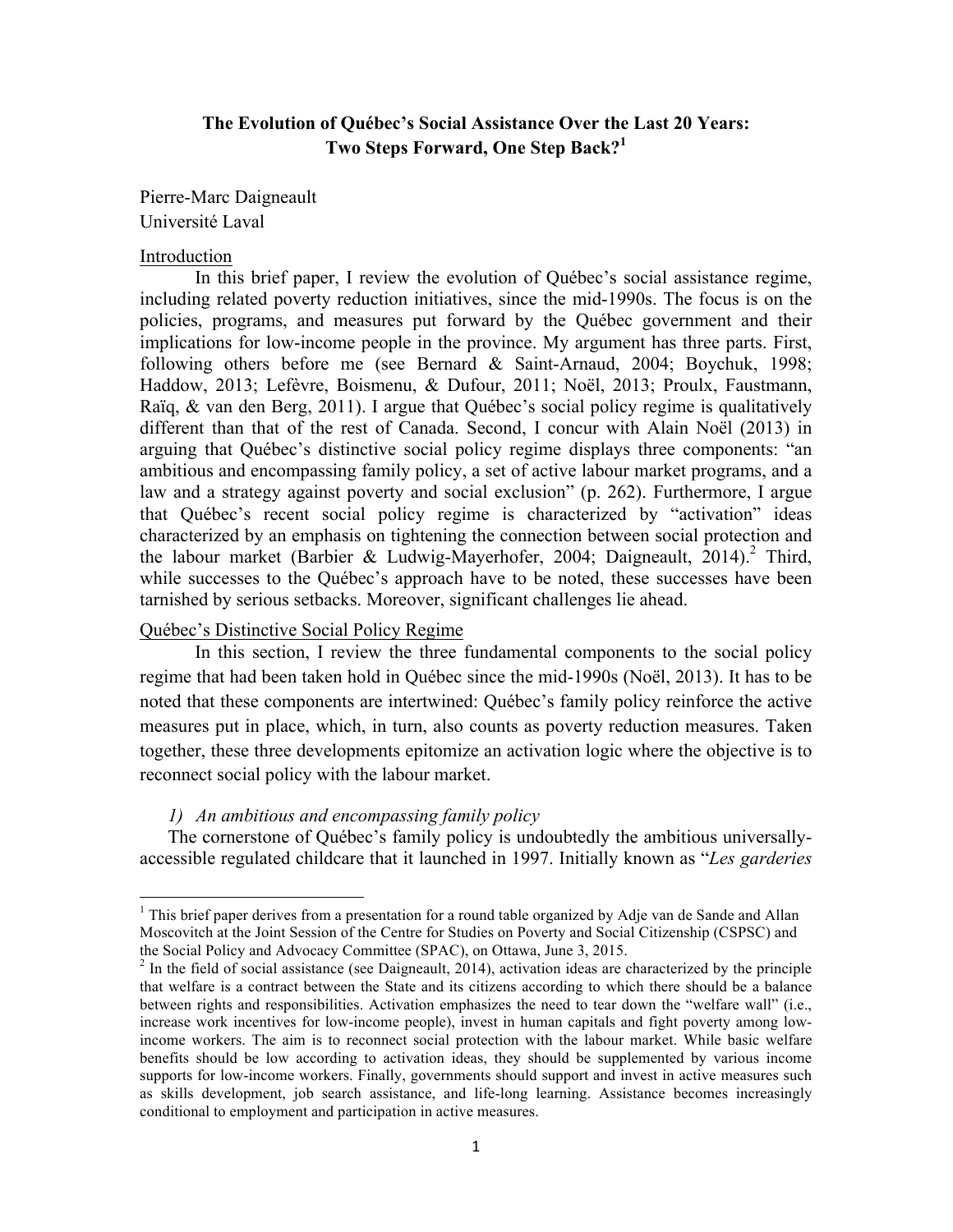*à 5\$*" ─ because this was the fee paid by parents for each day their child used this service ─ this affordable and high-quality childcare system provided 220,000 subsidized places in 2013-2014 through non-profit CPEs (*Centre de la petite enfance*) and subsidized private childcare. In addition to its positive contribution to the well-being and development of children, Québec's regulated childcare system has had a demonstrated positive impact on the labour force participation of women (Fortin, Godbout & St-Cerny, 2012; Proulx, Faustmann, Raïq, & van den Berg, 2011). A second pillar of Québec's family policy is the generous child assistance provided to all but, in particular, lowincome families. Each family receives a non-taxable benefit ranging from \$664 to \$2,366 annually  $(\$995$  to 3,196\$ for lone-parent families).<sup>3</sup> The benefit is increased for each subsequent child. For a second child the increase ranges from \$613 to \$1,182 (\$944 to \$2,012 for lone-parent families). The Québec Parental Insurance Plan, launched in 2006, is the last piece of the province ambitious family policy. This public insurance scheme aims to reconcile professional and parental obligations of Québec's parents. It provides paid maternity (15-18 weeks reserved for the mother), paternity (3-5 weeks reserved for the father), parental (25-32 weeks that can be shared between parents) or adoption (28-37 weeks) leaves based on contributions from workers and employers. Depending on the program version, the length of the leave varies from 28 to 55 weeks for a replacement rate that ranges from 55 to 75% of the insurable salary.<sup>4</sup>

# *2) Active labour market measures*

<u> 1989 - Jan Samuel Barbara, margaret e</u>

A second component of Québec social policy regime is its myriad of activation measures aimed at increasing the attractiveness of work through financial incentives and at developing human capital through various employability and training programs. First, in 1997, all employment programs were integrated under the same roof at Emploi-Québec in order to better serve the various clienteles. The same year, a public prescription drug insurance plan was adopted to provide better coverage for low-income people. The regime, which is mandatory, intended for those not already covered by a private company through their employer (about 3 million people). In addition, various programs and pilot projects were implemented to tear down the "welfare wall", in particular for long-term social assistance beneficiaries. The Supplément de retour au travail (1997-2014), was a lump sum benefit of \$500 for long-term social assistance clients who got back on the labour market to work full-time. Action Emploi (2002-2005) was a very innovative pilot project that was inspired from the Self-Sufficiency Project implemented in BC and NB (on the latter, see Foley, 2015). Under Action Emploi, longterm social assistance clients who would reintegrate the labour market on a full-time basis would receive financial support overt three years (\$390 per month for the first 12 months, \$260 the next 12 months and \$130 per month for the last 12 months). Action Emploi was shown to have a positive impact on employment which lasted beyond the end of the project (Lacroix & Vigneault, 2013). The youth was also a prime clientele for active measures. The Solidarité jeunesse pilot project (2000-2002), which was followed

<sup>&</sup>lt;sup>3</sup> See http://www.rrq.gouv.qc.ca/en/programmes/soutien\_enfants/paiement/Pages/montant.aspx (accessed 08/17/2015).<br><sup>4</sup> See http://www.rqap.gouv.qc.ca/includes/tableaux/tab\_synthese\_prestations\_en.html (accessed

<sup>08/17/2015).</sup>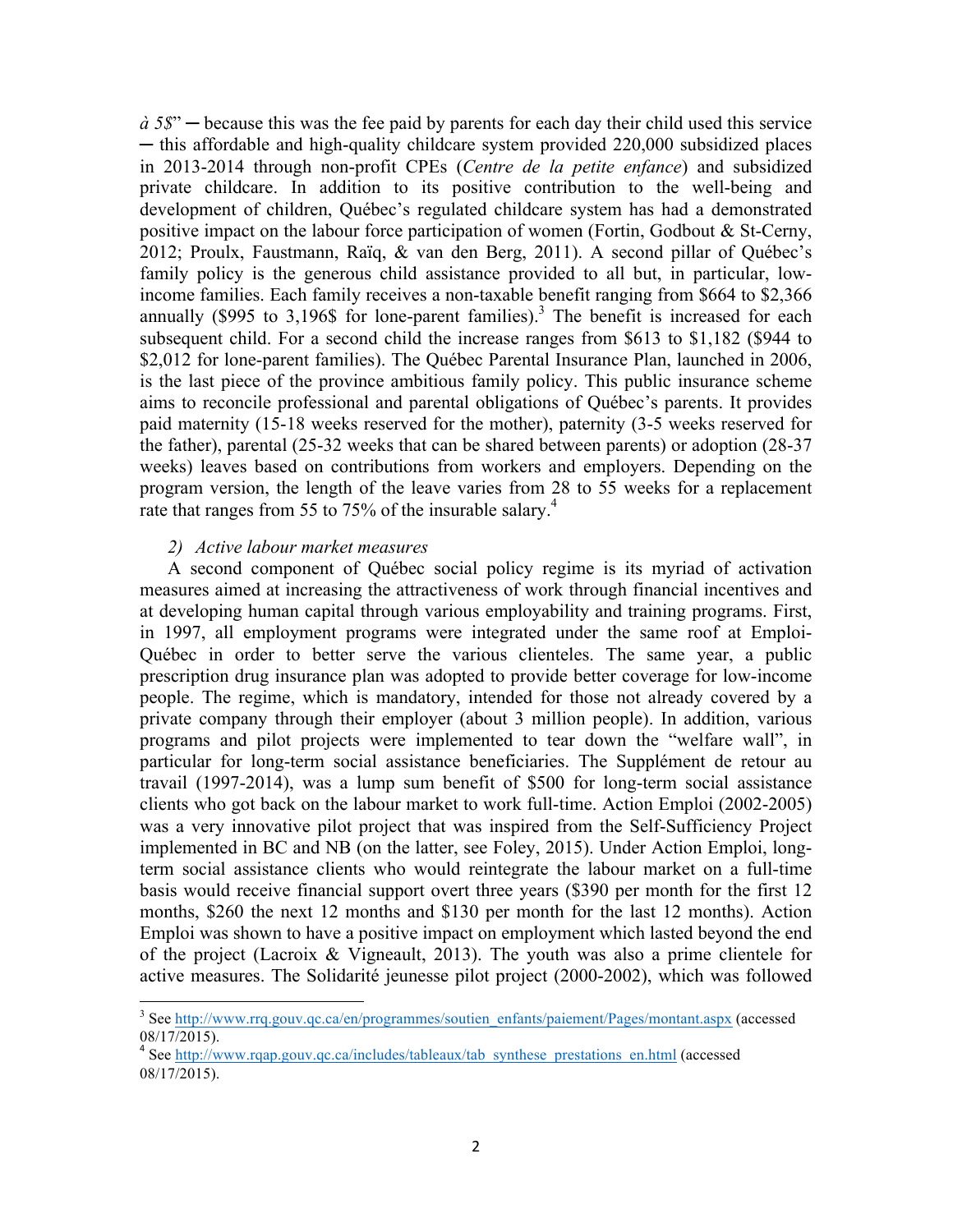Alternative jeunesse (2007-2014), was a voluntary project for young people under 25 years old who had difficulties integrating the labour market. There were given support and counselling but also financial incentives to help define their integration project (work, study, volunteering). In 2004, the Québec government introduced the Work Premium (there is also an Adapted Work Premium for people with disabilities) for lowincome workers*.* In 2015, this benefit ranges in value from \$552.02 for childless singles to \$3,078.50 for couples with children.<sup>5</sup> In 2008, the Supplement to the Work premium would follow in Action Emploi's footsteps but is less generous (200\$/month for 12 months for long-term welfare clients who go back to work).

#### *3) The fight against poverty and social exclusion*

The third component of Québec's distinctive social policy regime is its anti-poverty policy. After an intense and extended civil society mobilization that started in the mid-1990s (Dufour, 2004; Noël, 2013, 2015), Québec was, in 2002, the first province to take legislative action against poverty and social exclusion with Bill 112. The goal was for Quebec to be, in 2013, the advanced nation where there is fewer poor and socially excluded people. The law was followed, in 2004 and 2010, by two actions plans which contained measures worth \$4.5 and \$7 billion, respectively.<sup>6</sup> In 2005, two new organizations were created within the Ministry of Employment and Social services: an advisory body called the *Comité consultatif de lutte contre la pauvreté et l'exclusion sociale* and a research centre called the *Centre d'étude sur la pauvreté et l'exclusion*. Together, they produce studies, report and recommendations for the government.

# The State of Social Assistance, Inequality and Low-Income in Québec

There are two streams of last-resort income support in Québec. Social assistance is restricted to people who are employable or who suffer from a temporary barrier to employment. Social solidarity is restricted to people with a severely limited capacity for employment and whose profile s whose socio-professional profile limits his or her capacity for employment. The number of beneficiaries in Quebec is still significant (see below). Childless single persons represent the largest group of beneficiaries (57.2%), followed by lone-parent families (22.8%), couples with children (14.6%), childless couples (5.3%), students' spouses or partners (0.2%) (MTESS, 2015).

|                   | <b>Households</b> | All<br>beneficiaries | <b>Adult</b><br>beneficiaries | <b>Children</b><br>beneficiaries |
|-------------------|-------------------|----------------------|-------------------------------|----------------------------------|
| Social Assistance | 196,038           | 304,278              | 215,391                       | 88,887                           |
| Social Solidarity | 127,182           | 143,605              | 135,08                        | 8,525                            |
| Total             | 323,22            | 447,883              | 350,471                       | 97,412                           |

Source: Ministère du Travail, de l'Emploi et de la Solidarité sociale du Québec (2015)

<u> 1989 - Jan Samuel Barbara, margaret e</u>

<sup>&</sup>lt;sup>5</sup> See http://www.revenuquebec.ca/en/citoyen/situation/faible\_revenu/prime\_travail/montant.aspx (accessed 08/17/2015).<br><sup>6</sup> See http://www.mess.gouv.qc.ca/publications/pdf/ADMIN\_Plan\_de\_lutte\_2010-2015\_en.pdf (accessed

<sup>08/17/2015).</sup> Of the \$7 billion in the second plan, \$1.1 billion are in new investments.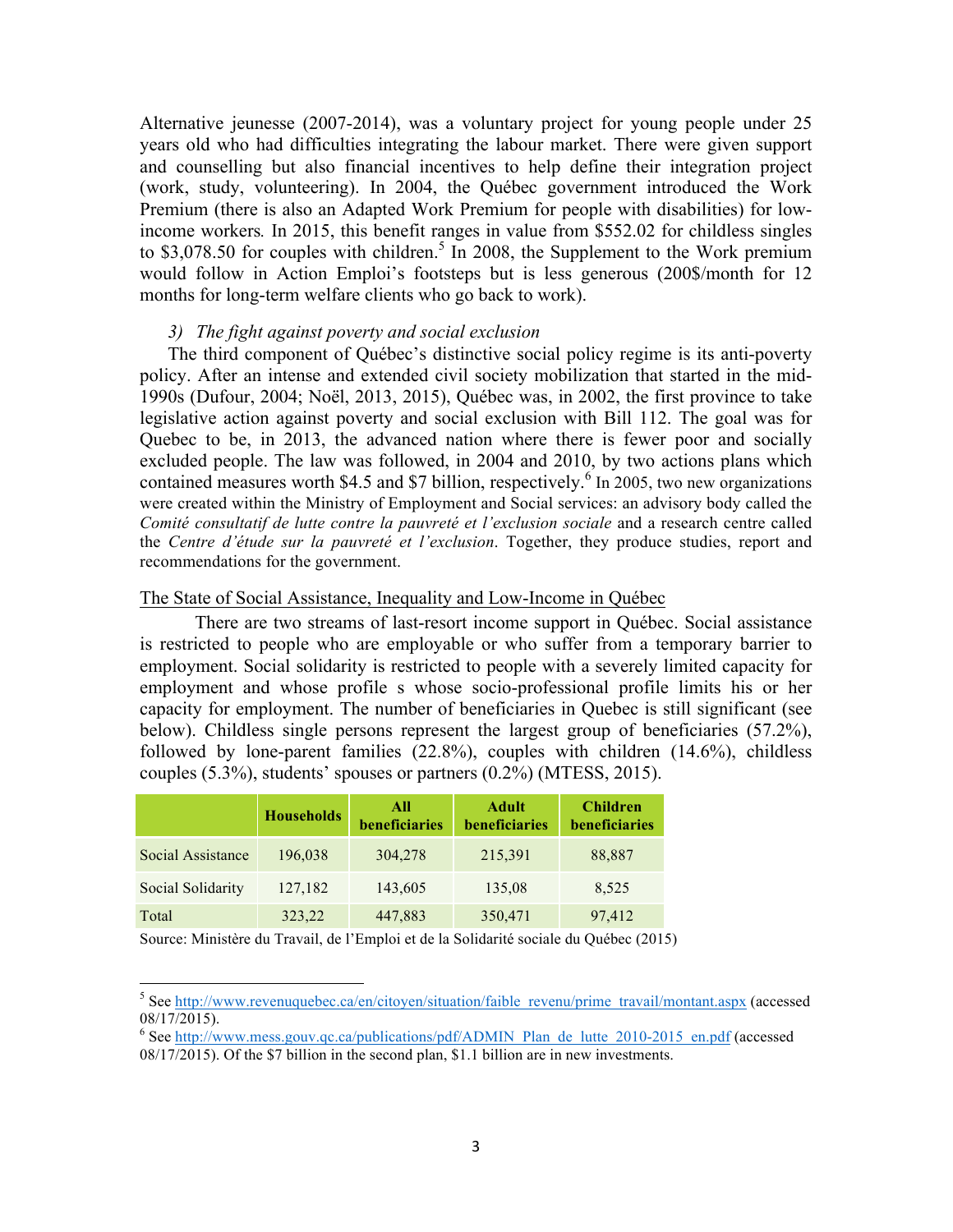The social assistance rate<sup>7</sup> in Québec has declined significantly since the mid-1990s, from close to 12% in 1997 to 6.6% in March 2015 (Kneebone and White, 2014; MTESS, 2015). Using the conservative measure of poverty developed by Christopher Sarlo's, social assistance benefits in Québec in 2012 covered basic needs for couples with two children and lone-parents with one child (Kneebone and White, 2015). Moreover, the situation of these family units has improved since 2004, when the first poverty reduction action plan was launched. Sarlo's measure is quite controversial, however, and the "generosity" of Québec's benefits vanishes when using a measure of low-income rather than basic needs. Indeed, in 2013, the amount provided through social assistance ranged from 73.8% (couple, two children) to 80.5% (single parent, one child) of the Market Basket Measure or MBM (Tweddle, Torjman, & Battle, 2014). In other words, the level of the social assistance benefits in Québec is not sufficient to buy a basket of goods and services that insure a modest standard of living. Whatever measure is used, however, single employable people are clearly the worst off among all types of social assistance clients. Indeed, the benefits provided by the province to them are not even sufficient to cover basic needs, let alone provide them with a modest standard of living (Kneebone and White, 2015; Noël, 2015 Tweddle, Torjman, & Battle, 2014).

If we examine poverty for all families (not just those on social assistance), we note that the Québec government does a relatively good (albeit imperfect) job in reducing poverty and inequality. Whereas the before-tax and transfers rate of poverty for Québec is very close to the Ontario and Canada's rate, its after-tax-and-transfers rate is significantly lower and approaches, to some extent, the rate of Northern and Continental European countries (van den Berg & Raïq, 2014, p. 85).<sup>8</sup> Moreover, the increase in inequality that has been observed in Québec from 1990 to 2011 would have been twice greater in the absence of government intervention (Fréchet et al., 2014, p. 58).<sup>9</sup> Although inequality (as measured by the Gini coefficient) is lower in Québec than in Canada, the worrying upward trend appears to be shared between the two jurisdictions (Fréchet et al., 2014, p. 50).

#### Two Steps Forward, One Step Back?

How well does the Québec social policy regime measure up with the situation of social assistance clients and low-income people?

On the bright side, there are more people working and less people relying on social assistance. Furthermore, the material situation of low-income families have improved since the mid-1990s. Although the economy certainly is a significant driver for this positive outcome, Québec's distinctive social policy regime – built around an ambitious and encompassing family policy, active labour market measures and povertyreduction policy (Noël, 2013) – has also played a role. Fortin, Godbout and St-Cerny (2008) have shown the positive impact of Québec's universally-accessible regulated

 $7$  Defined as the number of social-assistance beneficiaries measured as a fraction of the population aged 0 to 64 years.

<sup>&</sup>lt;sup>8</sup> Poverty is defined as having income below 50% of the median income. Data is for 2007 and comes from the Luxemburg Income Study.

 $9^9$  Using the interquintile ratio of income for adjusted family units as an indicator.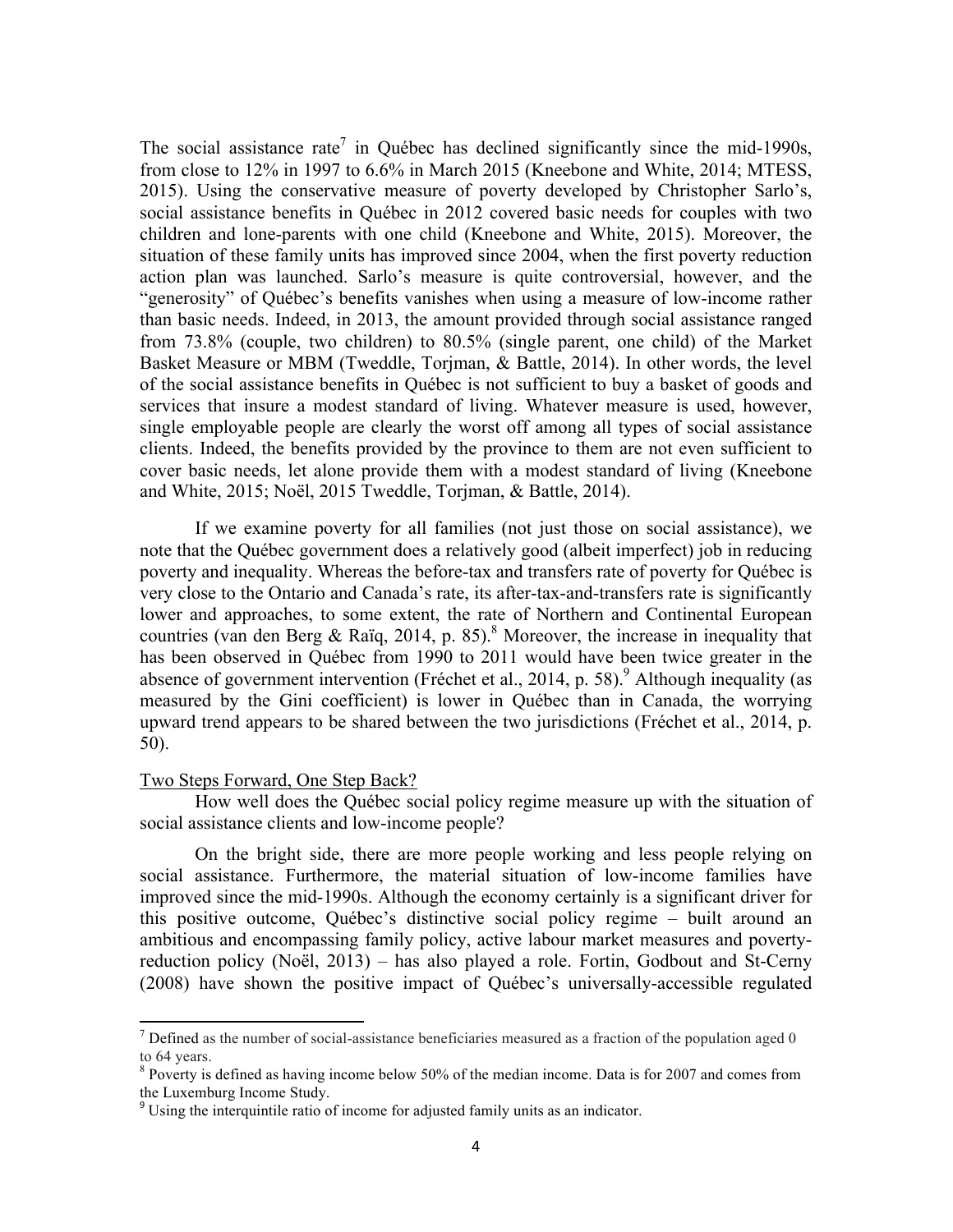childcare on the labour force participation of women. Lacroix and Vigneault (2013) have found that Action emploi has reduced social assistance use even after the termination of the program. Moreover, family units made up of two parents and two children received more in government transfers in 2008 than in 2000, that is +28% (\$0 market income), +109% (\$25,000 market income) and +48% (\$50,000 market income) (Godbout & St-Cerny, 2008, as cited in Noël, 2013, p. 268).

On the dark side, the ambitious and encompassing family policy is under stress. For one thing, the demand for regulated and subsidized childcare exceeds the supply. Many parents cannot find a subsidized place for their child and are forced to turn towards unsubsidized places. For another, the structure of fees has substantially increased from \$5 in 1997, to \$7 in 2003, to \$7.30 in 2014, to \$7.30-\$20.00, depending on family income. Moreover, active measures such as the Supplément de retour au travail and Alternative jeunesse have been recently terminated. In terms of welfare income, the situation of single employables and childless couples has not improved or even worsened since the early 1990s, although small increases are scheduled for 2015-2017, and there is a huge gap between the amount of the social assistance benefit and what is required to cover their basic needs. In addition, various "setbacks"<sup>10</sup> have been noted over the last two years with respect to the regulations and generosity of social assistance programs, possibly motivated by cost-cutting in a context of deficit reduction. For example, since 2013, being aged 55-57 years old or being a couple with children below 5 years old are not considered temporary barrier to employment anymore and, therefore, does not translate in an automatic supplement to the social assistance benefit. In 2015, the government announced that out-of-province time allowed for social assistance clients would be reduced from two months to 15 days per calendar month. Similarly, rental income would have to be declared as for the second room rented by a social assistance clients.

#### References

<u> 1989 - Jan Samuel Barbara, margaret e</u>

- Barbier, J.-C., & Ludwig-Mayerhofer, W. (2004). Introduction: The many worlds of activation. *European Societies, 6*(4), 423-436. doi:10.1080/1461669042000275845
- Bernard, P., & Saint-Arnaud, S. (2004). Du pareil au même? La position des quatre principales provinces canadiennes dans l'univers des régimes providentiels. *The Canadian Journal of Sociology / Cahiers canadiens de sociologie, 29*(2), 209- 239.
- Boychuk, G. W. (1998). *Patchworks of purpose: The development of provincial assistance regimes in Canada*. [Montréal/Kingston]: McGill-Queen's University Press.
- Daigneault, P.-M. (2014). Three paradigms of social assistance. *Sage Open, 4*(4 (October-December)), 8. Retrieved from doi:10.1177/2158244014559020

<sup>&</sup>lt;sup>10</sup> While I believe that some of these changes are just and legitimate, they nevertheless represent setbacks in that they translate in less money for social assistance clients.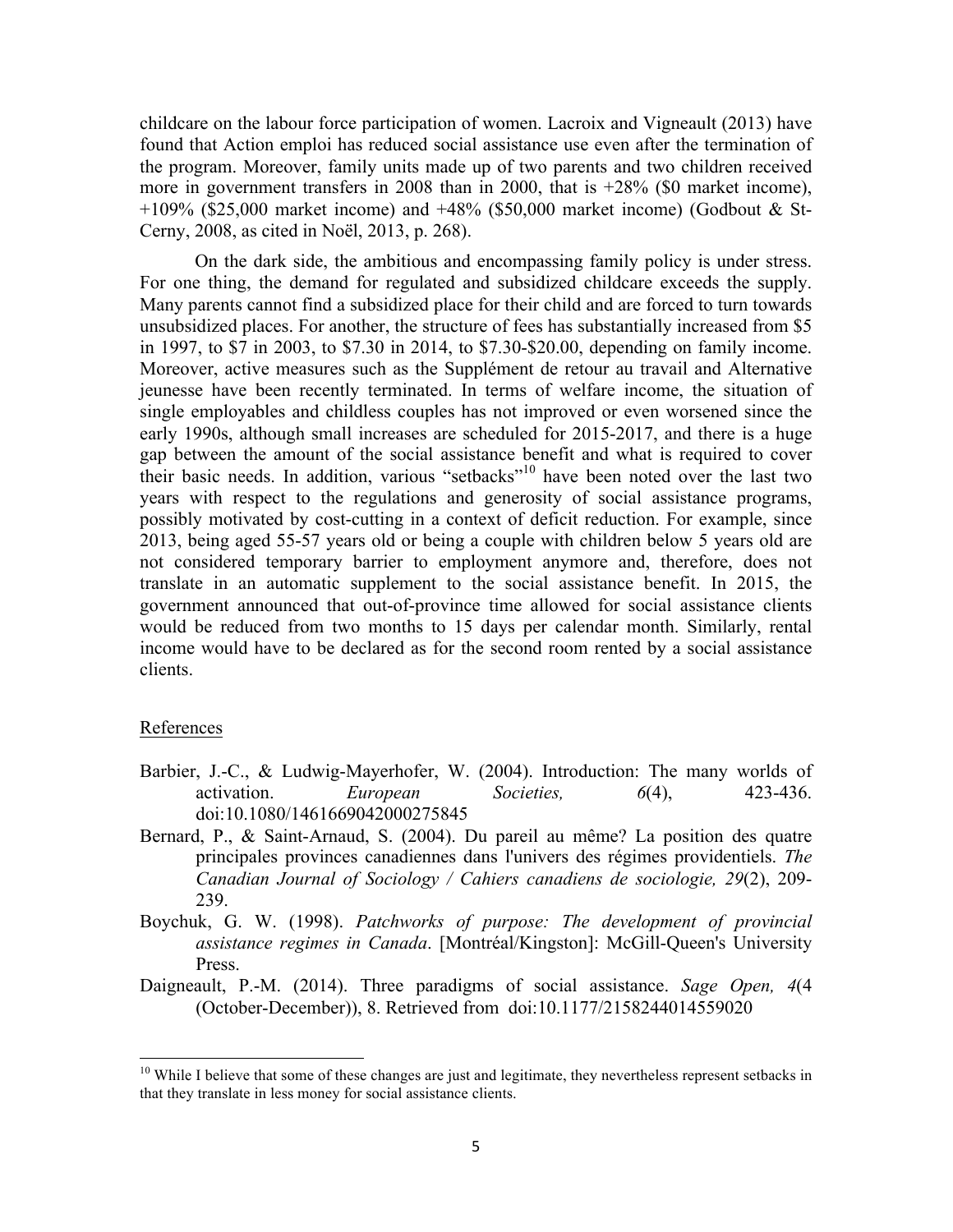- Dufour, Pascale. 2004. « L'adoption du projet de loi 112 au Québec: le produit d'une mobilisation ou une simple question de conjoncture politique? », *Politique et Sociétés*, 23, 2-3: 158-182.
- Foley, K. (2015). Do active programs work? A review of Canadian welfare-to-work experiments. In D. Béland & P.-M. Daigneault (Eds.), *Welfare Reform in Canada: Provincial Social Assistance in Comparative Perspective* (pp. 351-364). Toronto: University of Toronto Press.
- Fortin, P., Godbout, L., & St-Cerny, S. (2012). Impact of Quebec's universal low fee childcare program on female labour force participation, domestic income, and government budgets. *Working paper* 2012/02, Université de Sherbrooke: Sherbrooke, Quebec. Retrieved from http://www.usherbrooke.ca/chairefiscalite/fileadmin/sites/chaire-fiscalite/documents/Cahiersderecherche/Etude\_femmes\_ANGLAIS.pdf.
- Fréchet, G., Lecheaume, A., Legris, R., & Savard, F. (2014). *La pauvreté, les inégalités et l'exclusion sociale: État de situation 2013*. Québec: Gouvernement du Québec.
- Haddow, R. (2013). Labour market income transfers and redistribution: National themes and provincial variations. In K. G. Banting & J. Myles (Eds.), *Inequality and the fading of redistributive politics* (pp. 381-409). Vancouver: UBC Press.
- Kneebone, Ronald D., and Katherine White. 2014. *The Rise and Fall of Social Assistance Use in Canada, 1969–2012*. SSP Research Paper 7, no. 5. Calgary: School of Public Policy, University of Calgary.
- Kneebone, R. D., & White, K. (2015). An overview of social assistance trends in Canada. In D. Béland & P.-M. Daigneault (Eds.), *Welfare Reform in Canada: Provincial Social Assistance in Comparative Perspective* (pp. 37-76). Toronto: University of Toronto Press.
- Lacroix, G., & Vigneault, T. (2013). Subvention salariale et sortie de la pauvreté : L'effet du programme Action emploi. In M. Joanis, L. Godbout, & J.-Y. Duclos (Eds.), *Le Québec économique 2012 : Le point sur le revenu des Québécois* (pp. 283- 310). Québec: Les Presses de l'Université Laval.
- Lefèvre, S., Boismenu, G., & Dufour, P. (2011). *La pauvreté: quatre modèles sociaux en perspective*. Montréal: Presses de l'Université de Montréal.
- Ministère du Travail, de l'Emploi et de la Solidarité sociale du Québec (MTESS) (2015). *Rapport statistique sur la clientèle des programmes d'aide sociale : Février 2015.*  Québec.

http://www.mess.gouv.qc.ca/telecharger.asp?fichier=/publications/pdf/stat\_02201 5.pdf

- Noël, A. (2013). Quebec's new politics of redistribution. In K. G. Banting & J. Myles (Eds.), *Inequality and the fading of redistributive politics* (pp. 256-282). Vancouver: UBC Press.
- Noël, A. (2015). Québec: The Ambivalent Politics of Social Solidarity. In D. Béland & P.-M. Daigneault (Eds.), *Welfare Reform in Canada: Provincial Social Assistance in Comparative Perspective* (pp. 111-125). Toronto: University of Toronto Press.
- Proulx, C., Faustmann, S., Raïq, H., & van den Berg, A. (2011). Internal diversity in social policy regimes: The Case of Canada's Four Major Provinces. In G. Fréchet, D. Gauvreau & J. Poirier (Eds.), *Social statistics, poverty and social exclusion:*